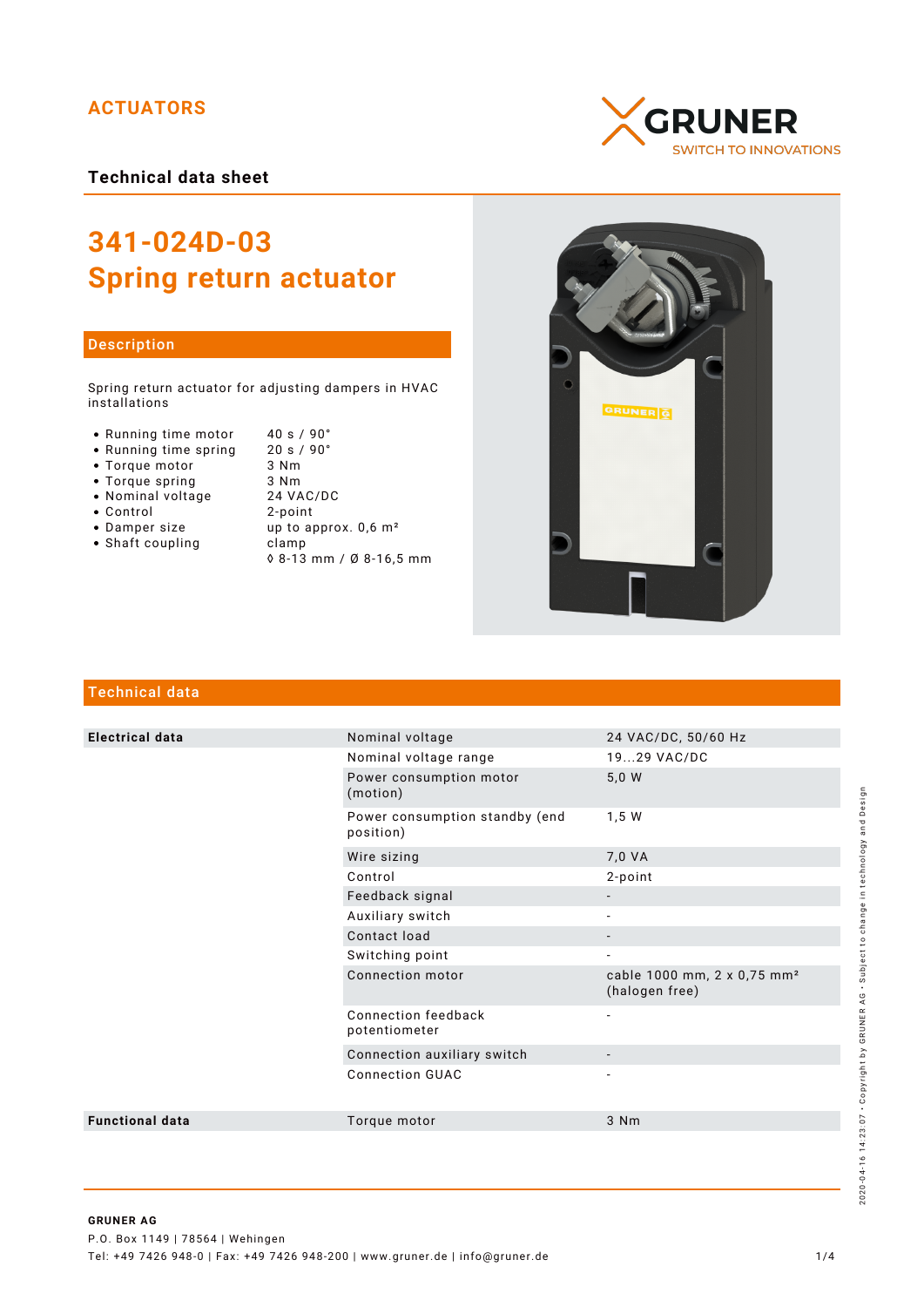

| <b>Technical data</b>      |                                         |                                                                   |
|----------------------------|-----------------------------------------|-------------------------------------------------------------------|
|                            |                                         |                                                                   |
| <b>Functional data</b>     | Torque spring                           | 3 Nm                                                              |
|                            | Damper size                             | up to approx. $0,6$ m <sup>2</sup>                                |
|                            | Synchronised speed                      | $\blacksquare$                                                    |
|                            | Direction of rotation                   | selected by mounting                                              |
|                            | Manual override                         | manual operation                                                  |
|                            | Angle of rotation                       | 0°max. 95° can be limited with<br>adjustable mechanical end stops |
|                            | Running time motor                      | 40 s $/90^{\circ}$                                                |
|                            | Running time spring                     | 20 s / 90°                                                        |
|                            | Sound power level motor                 | $<$ 45 dB(A)                                                      |
|                            | Sound power level spring                | $< 65 \text{ dB(A)}$                                              |
|                            | Shaft coupling                          | clamp 0 8-13 mm / Ø 8-16,5 mm                                     |
|                            | Position indication                     | mechanical with pointer                                           |
|                            | Service life                            | > 60 000 cycles (0°95°0°)                                         |
|                            |                                         |                                                                   |
| <b>Safety</b>              | Protection class                        | III (safety extra-low voltage)                                    |
|                            | Degree of protection                    | IP 54                                                             |
|                            | <b>EMC</b>                              | CE (2014/30/EU)                                                   |
|                            | <b>LVD</b>                              | CE (2014/35/EU)                                                   |
|                            | <b>RoHS</b>                             | CE (2011/65/EU - 2015/863/EU -<br>2017/2102/EU)                   |
|                            | Mode of operation                       | Typ 1 (EN 60730-1)                                                |
|                            | Rated impulse voltage                   | 0,8 kV (EN 60730-1)                                               |
|                            | Control pollution degree                | 3 (EN 60730-1)                                                    |
|                            | Ambient temperature normal<br>operation | $-30^{\circ}$ C +50 $^{\circ}$ C                                  |
|                            | Storage temperature                     | $-30^{\circ}$ C +80 $^{\circ}$ C                                  |
|                            | Ambient humidity                        | 595% r.H., non condensing (EN<br>$60730-1)$                       |
|                            | Maintenance                             | maintenance-free                                                  |
| <b>Dimensions / Weight</b> | Dimensions                              | 145 x 75 x 70 mm                                                  |
|                            | Weight                                  | 1300q                                                             |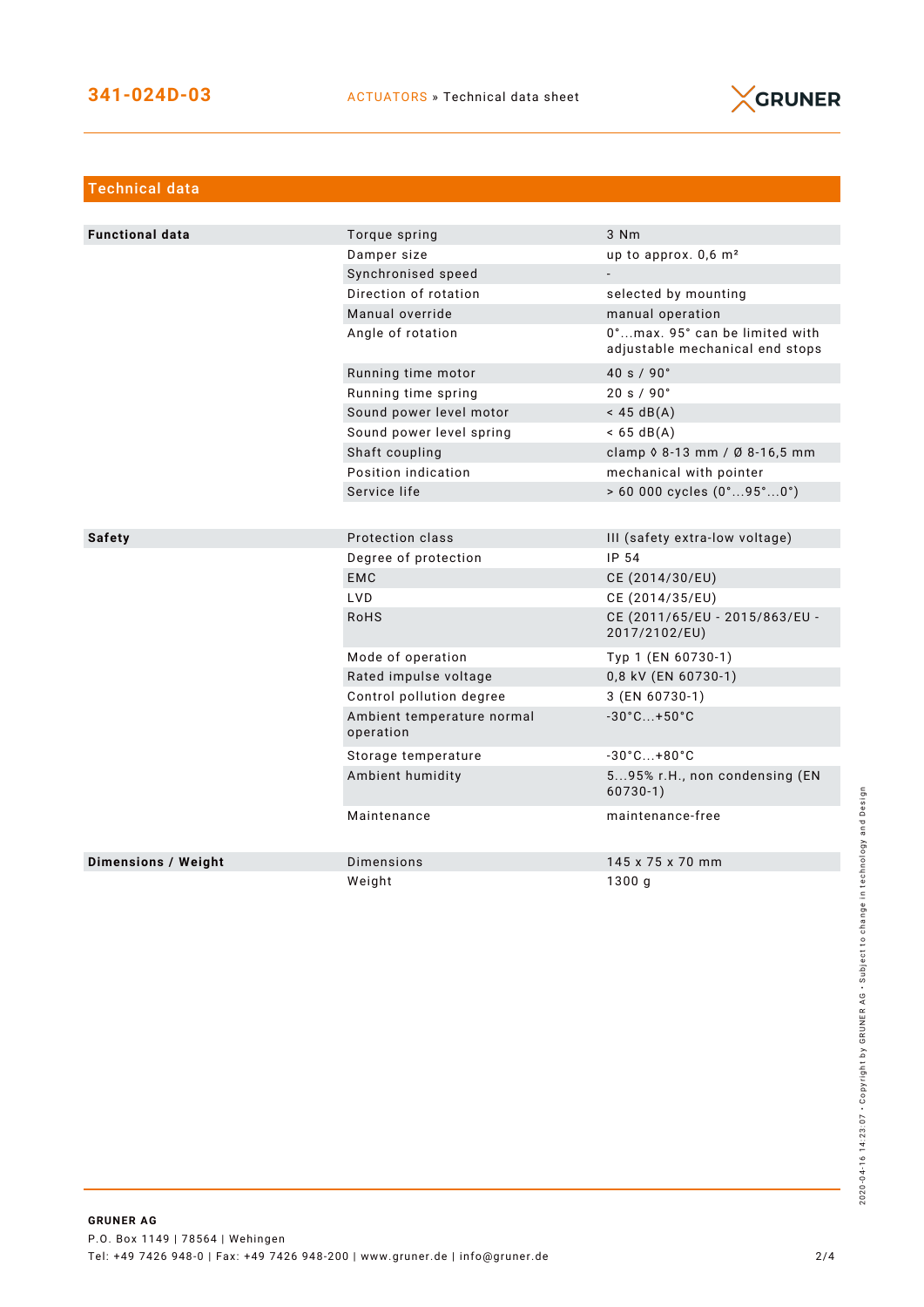

### Functionality / Properties

#### **Operating mode**

Connect power supply to wire 1+2, actuator drives to postion 1 while the pre-tensioned spring is wound up the same

time. If the power supply is interrupt, actuator drives back to position 0 by spring power. The actuator is still maintaining the minimum torque at the damper spindle.

The actuator is overload-proof, requires no limit switches and automatically stops when the end stop is reached.

#### Connector / Security Note



#### **Direct mounting**

Simple direct mounting on the damper shaft with a clamp, protection against rotating with enclosed anti-rotation lock or rather at intended attachment points.

#### **Manual override**

The actuator can be operated only manually while the power supply is off. The supplied lever is to open and lock the damper position. The lock stays until the power supply is put on.

#### **Safety remarks**

- Connect via safety isolation transformer!
- The device is not allowed to be used outside the specified field of application, especially in airplanes.
- It may only be installed by suitably trained personnel. Any legal regulations or regulations issued by authorities must be observed during assembly.
- The device may only be opened at the manufacturer´s site.
- The device is not allowed to be disposed of as household refuse. All locally valid regulations and requirements must be observed.
- When calculating the required torque, the specifications supplied by the damper manufacturer´s (crosssection, design, installation site), and the air flow conditions must be observed.